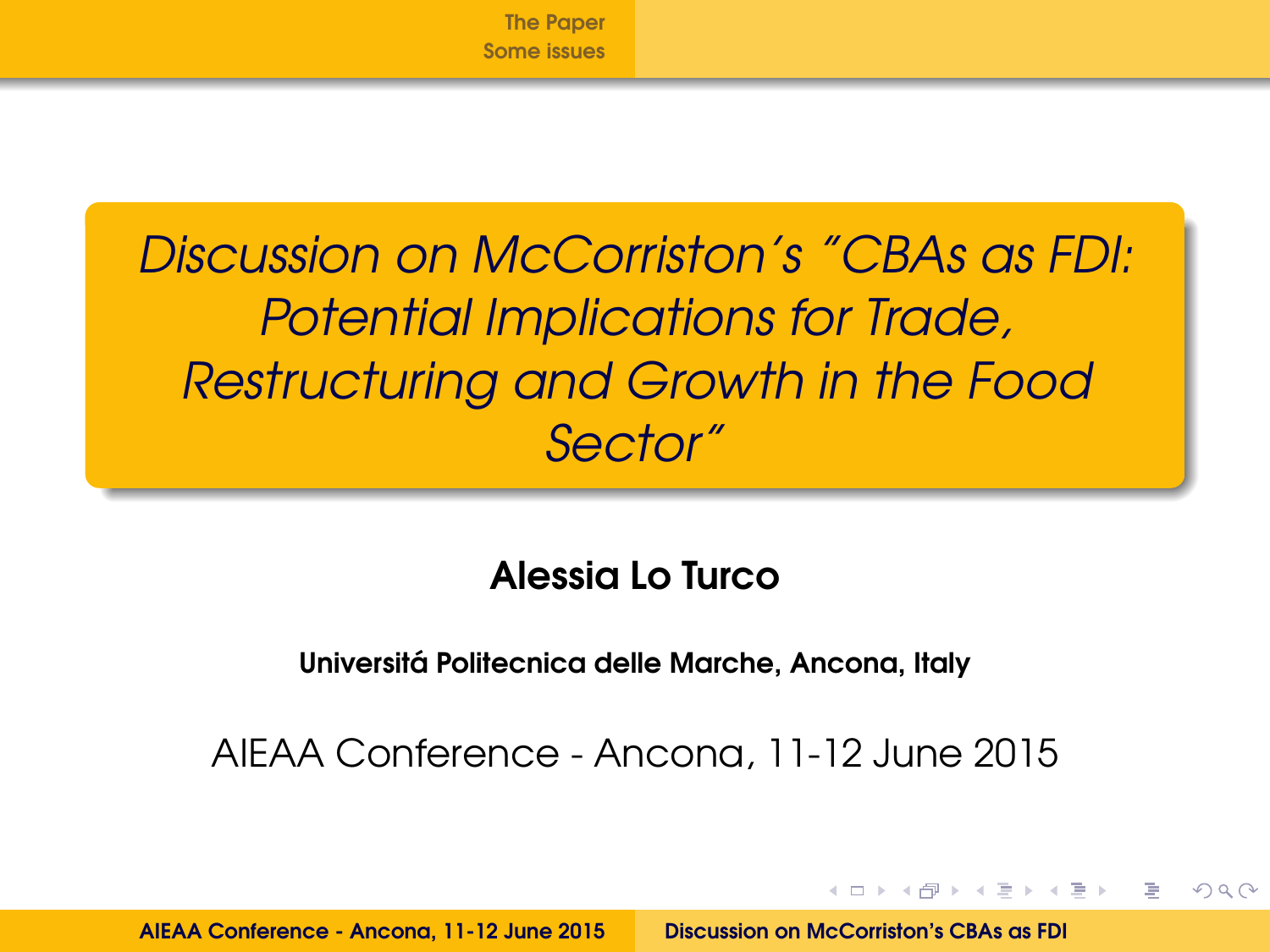- <span id="page-1-0"></span>**O** Classification of CBAs;
- Analysis of host country level determinants of the number of CBAs - 1990-2011.
- **FOCUS ON CONGLOMERATE FDI NEW AND ORIGINAL**

イロト (押)・イヨ)・イヨ) - ヨー の女の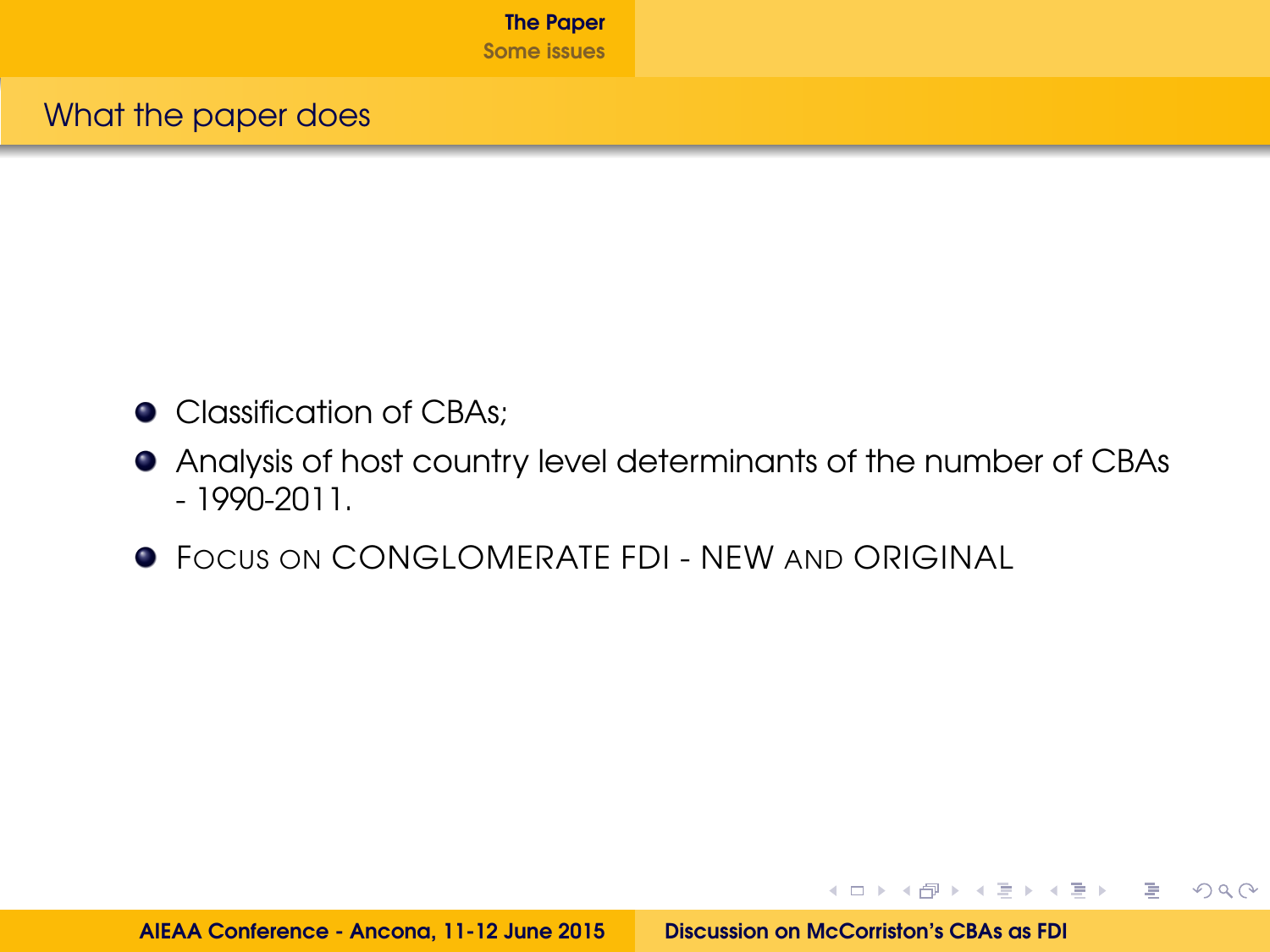<span id="page-2-0"></span>Definition and Measurement

Conglomerate or technological proximate?(Hidalgo et al.2007):

Technological Proximity (Hidalgo et al. 2007) values across group of Products (BACI, TurkSTAT AIPS and SBS)

|                               | Mean  | Median | Sd    | Min | Max   |
|-------------------------------|-------|--------|-------|-----|-------|
| Within the same 4 digit       | 0.245 | 0.231  | 0.142 |     | 0.864 |
| Among different 4 digit 0.172 |       | 0.160  | 0.104 |     | 0.851 |

イロト イ押 トイラト イラトー

 $\equiv$   $\cap$   $\alpha$ 

Vertical integration according to the national IO Table rather than the US (OECD IO - TABLES); More aggregate, more comprehensive;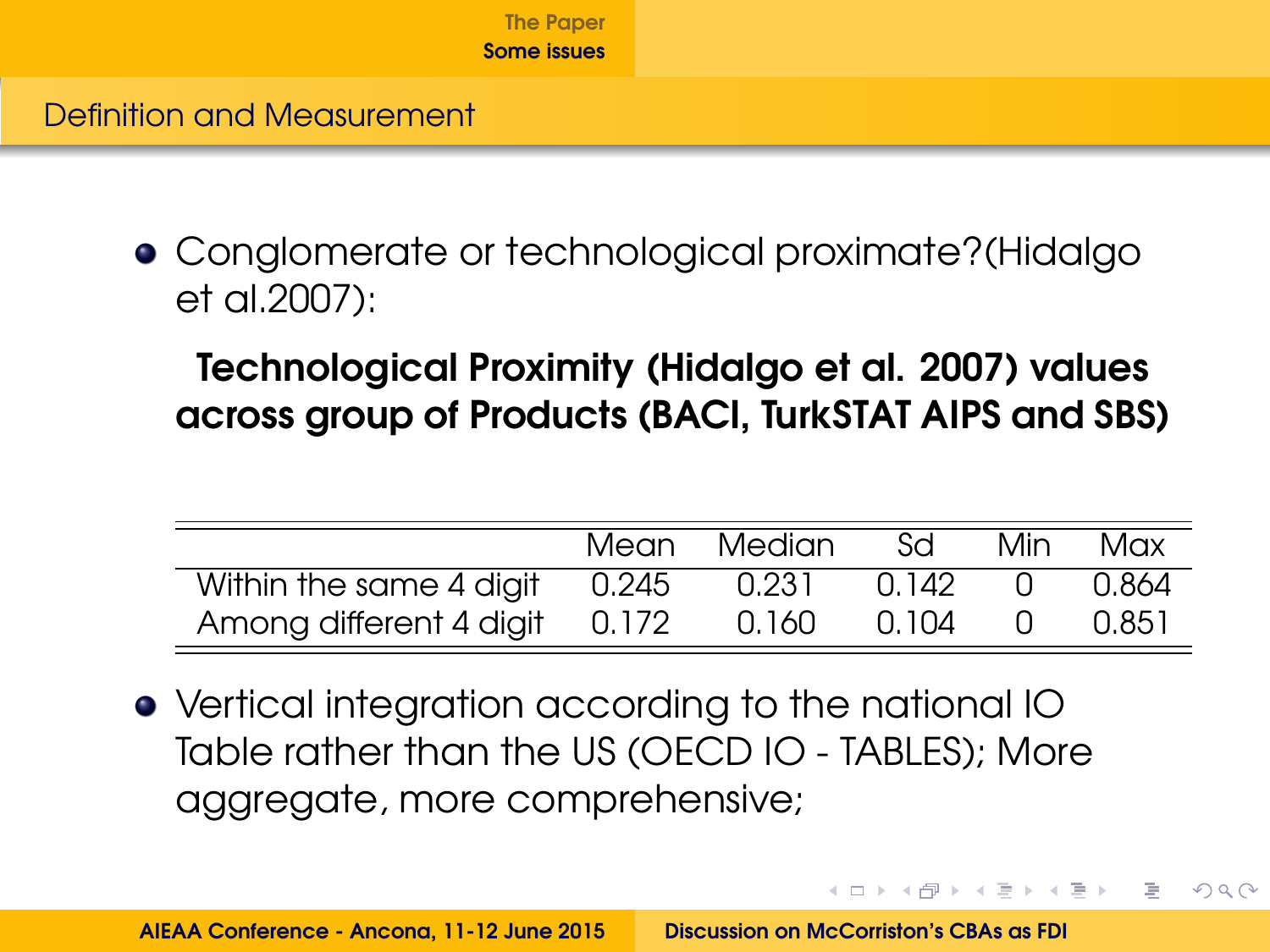#### Empirical model

- Determinants of the **total** number of acquisitions by source country s in host country h: throw away a large part of information!!!
- neglected sector heterogeneity: different source's sector-time host's sector-time ease in / need of CBAs:
	- hosts' target policies;
	- internalisation advantages;
	- world demand growth;
	- diversification induced by low dynamics in the main sector of activity;
	- **problem:** roughly 110000 obs/year: group years, group sectors (services vs manufacturing) or random sample selection...;

KED KAPD KED KED E YORG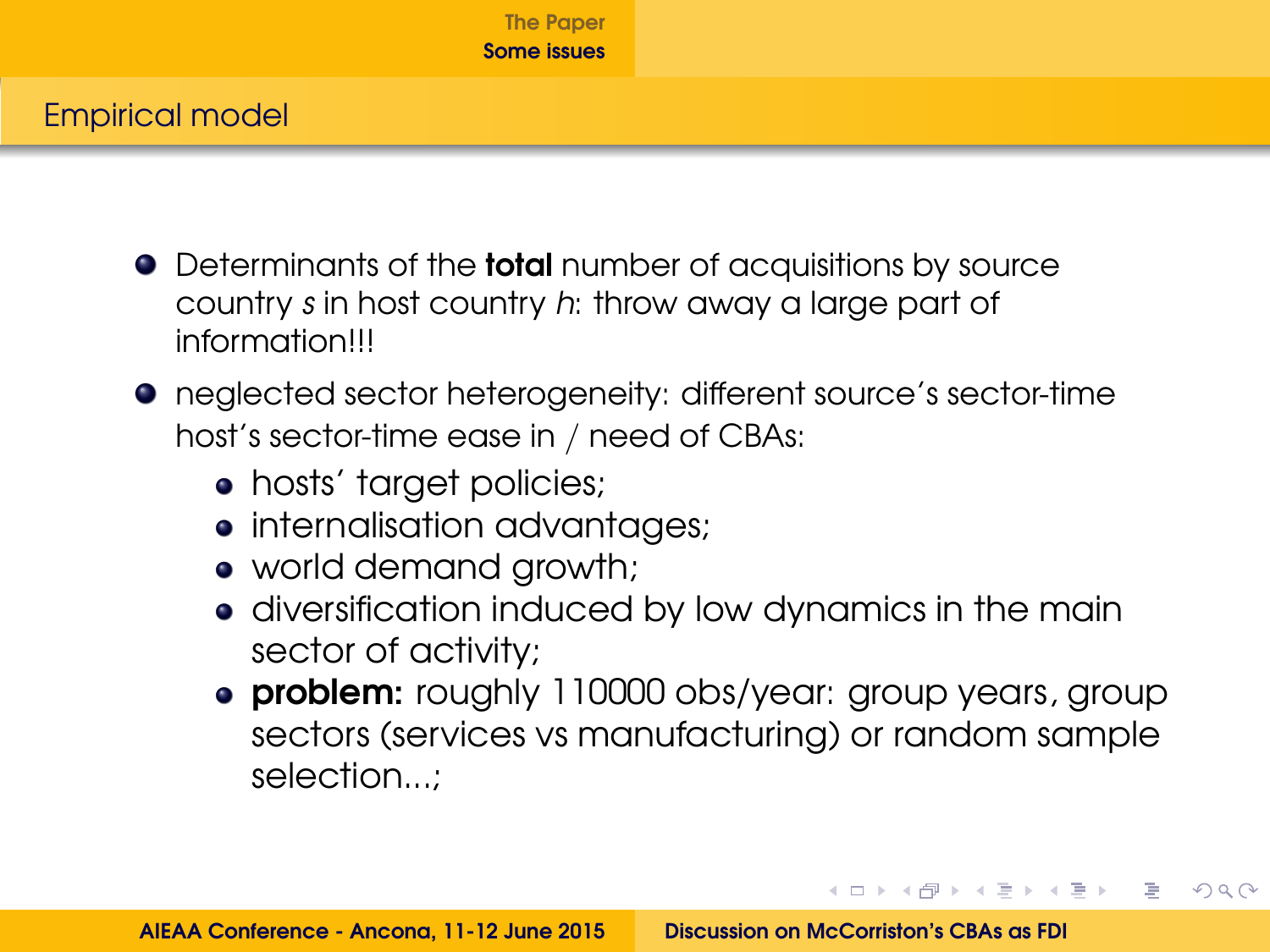## **Results**

- SWP significant on conglomerate CBAs sample: conglomerate or mis-measured vertical/technologically proximate?
- MtB: its inclusion leads to negative and significant coefficient on GDP. Larger number of conglomerate CBAs in smaller countries or identification/measurement problems ?
- MtB: estimated from a first step, are s.e. reliable?

イロト イ押 トイラト イラトー

 $\equiv$   $\Omega$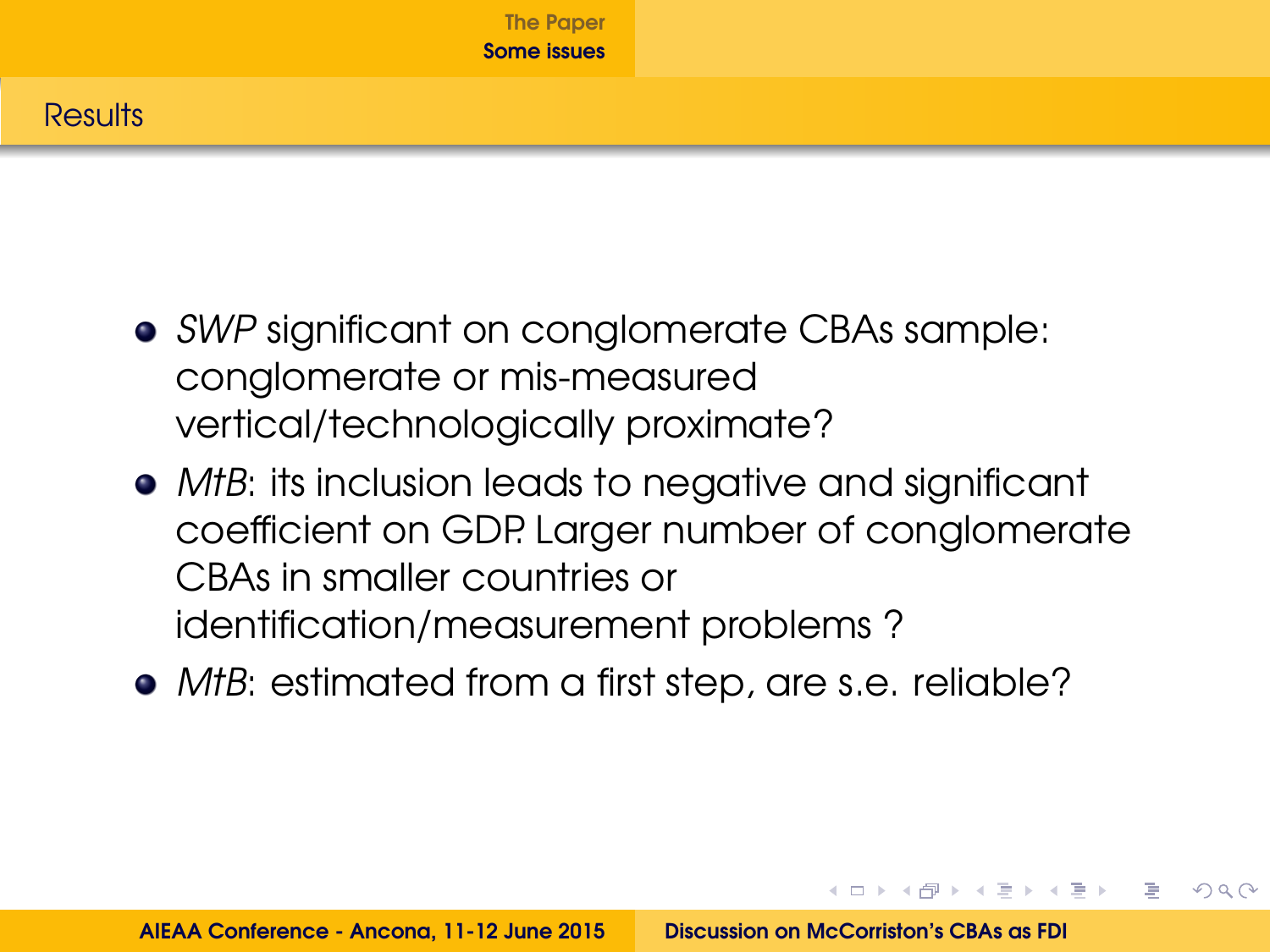- Need to better focus the research question: CBAs or general market concentration? Is there any difference?
- Need to better disentangle finance from diversification purposes.
- Conglomerate-finance nexus: focus on acquisitions from financial firms.
- Fundamental: look at the effects of (conglomerate/financial) FDI on volatility (Kalemli-Ozcan et al., JEEA 2014) and export/product sophistication (Javorcik and Harding, ReStat 2012; Javorcik et al. 2015) - scope for horizontal, backward and forward linkages.

KEL KALEY (E) LE YORA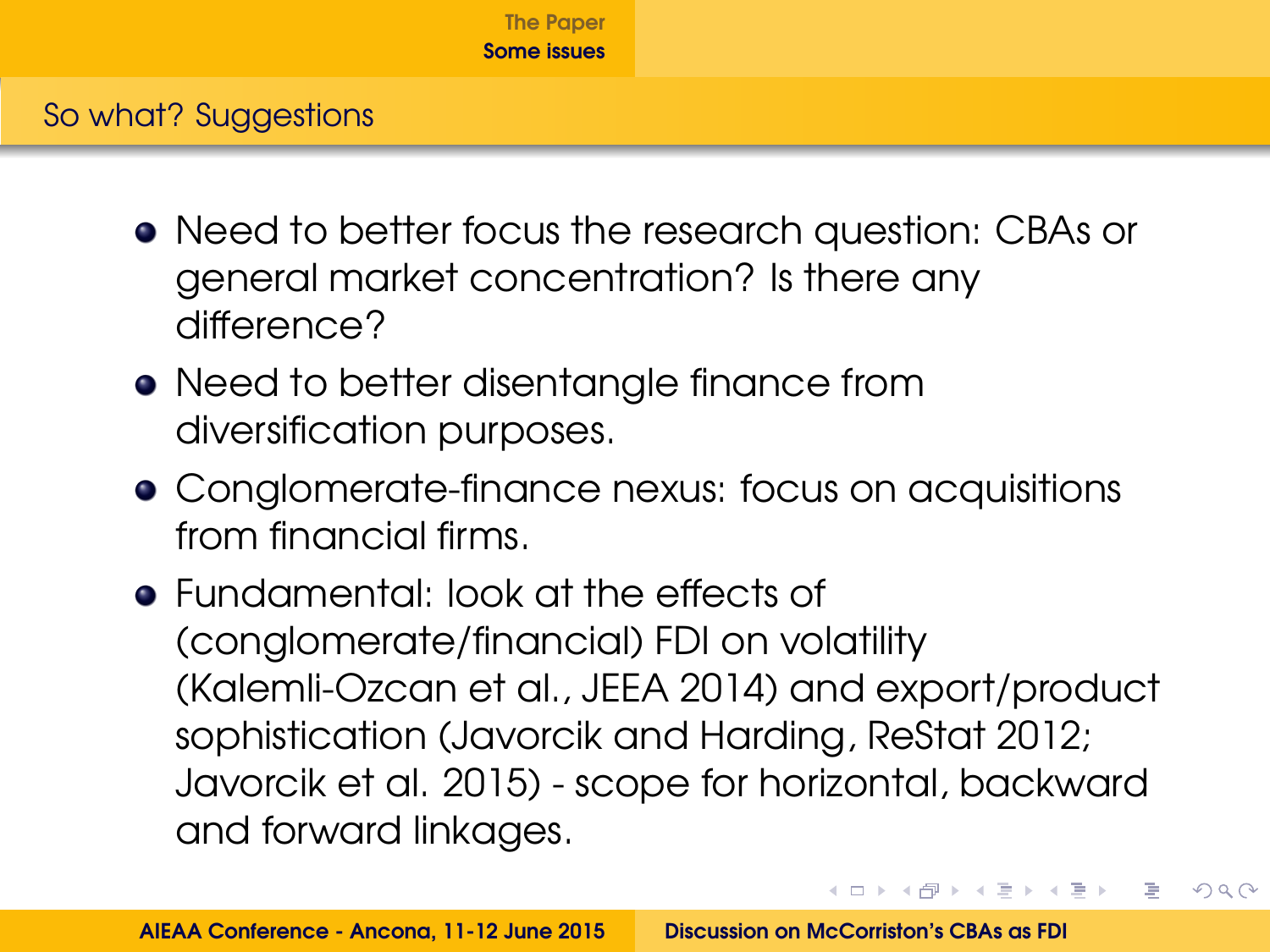## Agri-food FDI targeting and volatility

|                                           |                       | Conditional Volatility AR(1) |                       | Food Sector Volatility - own estimates on UNIDO data 1985-2007 - country-sector FE<br>Conditional Volatility AR(2) |                       |                       |  |
|-------------------------------------------|-----------------------|------------------------------|-----------------------|--------------------------------------------------------------------------------------------------------------------|-----------------------|-----------------------|--|
| target <sup>Agri</sup>                    | $0.083*$<br>(0.049)   |                              |                       | $0.09*$<br>(0.05)                                                                                                  |                       |                       |  |
| target <sup>Food</sup>                    |                       | $0.113**$<br>(0.051)         |                       |                                                                                                                    | $0.085*$<br>(0.050)   |                       |  |
| target <sup>Any of the two</sup>          |                       |                              | $0.102**$<br>(0.045)  |                                                                                                                    |                       | $0.076*$<br>(0.043)   |  |
| Observations<br>R-squared<br>Number of id | 3.032<br>0.013<br>387 | 3.032<br>0.015<br>387        | 3.032<br>0.015<br>387 | 2.608<br>0.018<br>373                                                                                              | 2.608<br>0.017<br>373 | 2.608<br>0.017<br>373 |  |

AIEAA Conference - Ancona, 11-12 June 2015 [Discussion on McCorriston's CBAs as FDI](#page-0-0)

K ロ > K 個 > K ミ > K ミ > 「ミ → り Q Q →